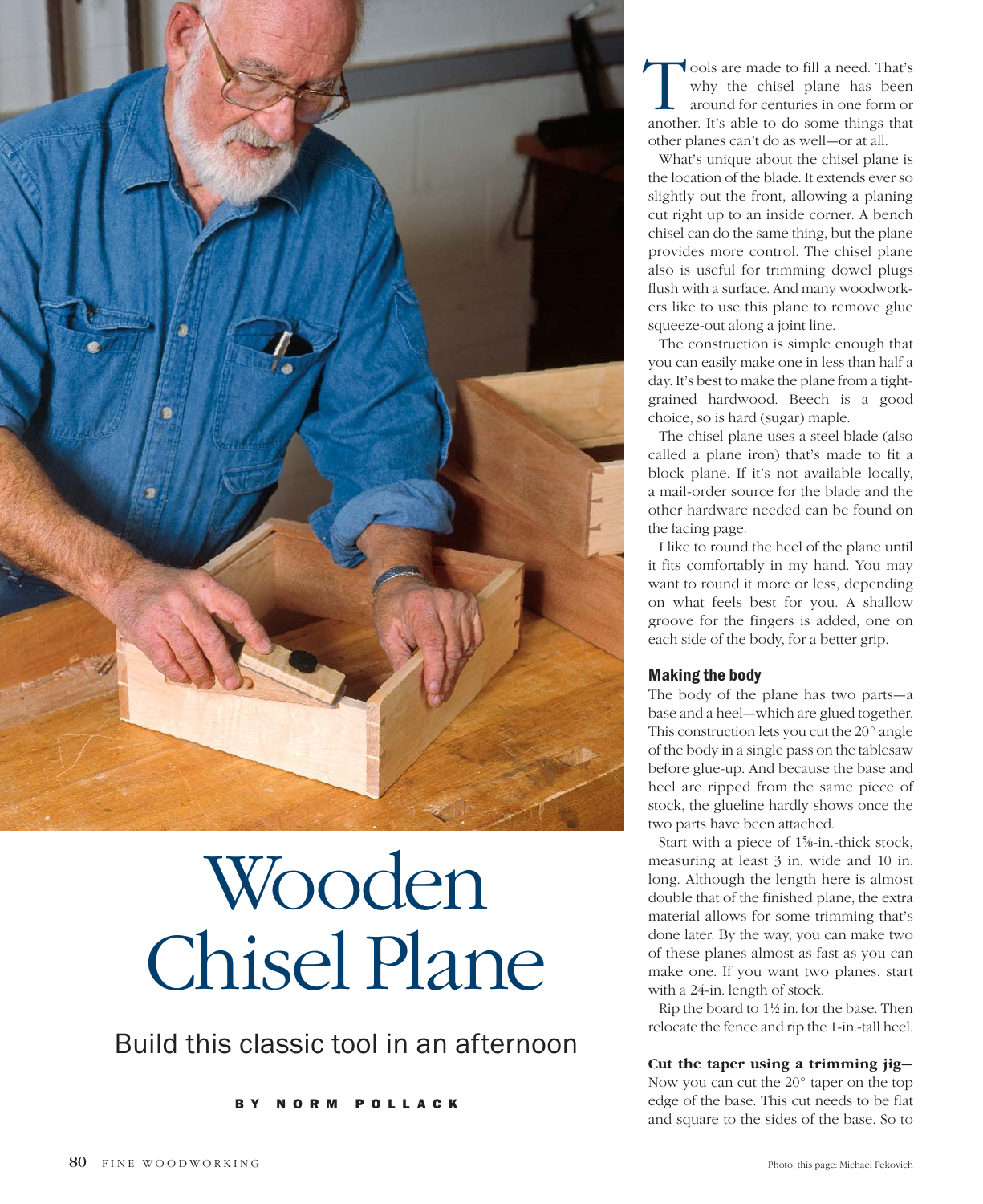## A USEFUL TOOL FROM A SMALL INVESTMENT



get a good cut, I made a jig that allowed me to use my tablesaw.

The jig is a piece of 3/4-in.-thick mediumdensity fiberboard (MDF) or plywood, with a notch for the base (see the top photo on p. 82). Cut the jig to size and mark the location of the notch, then bore a clearance hole at the corner to prevent dust buildup. Then cut out the notch with a bandsaw, staying slightly on the waste side of the line as you cut. Sand the sawn edge exactly to the line.

Next, bore a hole in the base to accept a 21 ⁄2-in. screw, which secures the base to the jig. That's important, because you don't want your hands near the blade here. Drill the hole about <sup>5</sup> ⁄<sup>8</sup> in. from the end of the

## SOURCES OF SUPPLY

REID TOOL (800-253-0421) Hardware

WOODCRAFT (800-225-1153) Stanley block-plane blade

A complete parts list is available on our web site: www.finewoodworking.com

base and <sup>3</sup> ⁄<sup>8</sup> in. from the side. If you're concerned about ending up with a plane that has a hole in it, don't worry. The end with the hole gets cut off after the taper has been cut.

Now, place the base into the jig and drive the screw. Position the rip fence so that the

inside tooth of the blade is about <sup>1</sup> ⁄<sup>2</sup> in. from the edge of the jig. Then use a long pusher to push the jig through the blade.

With the taper cut, the glue-up can start. First, though, trim the end of the base so that you end up with a 2<sup>1</sup> ⁄4-in. flat along the top edge. Then cut the heel to the same length and glue it to the base.

Rout the finger grooves-I cut the finger grooves on the router table with a <sup>1</sup> ⁄2-in. dia. cove bit. Because each groove is hidden as you cut, you need guide lines on the body of the plane and on the fence.

On one side of the body, mark lines to show where the groove begins and ends. Then extend the lines to the bottom edge,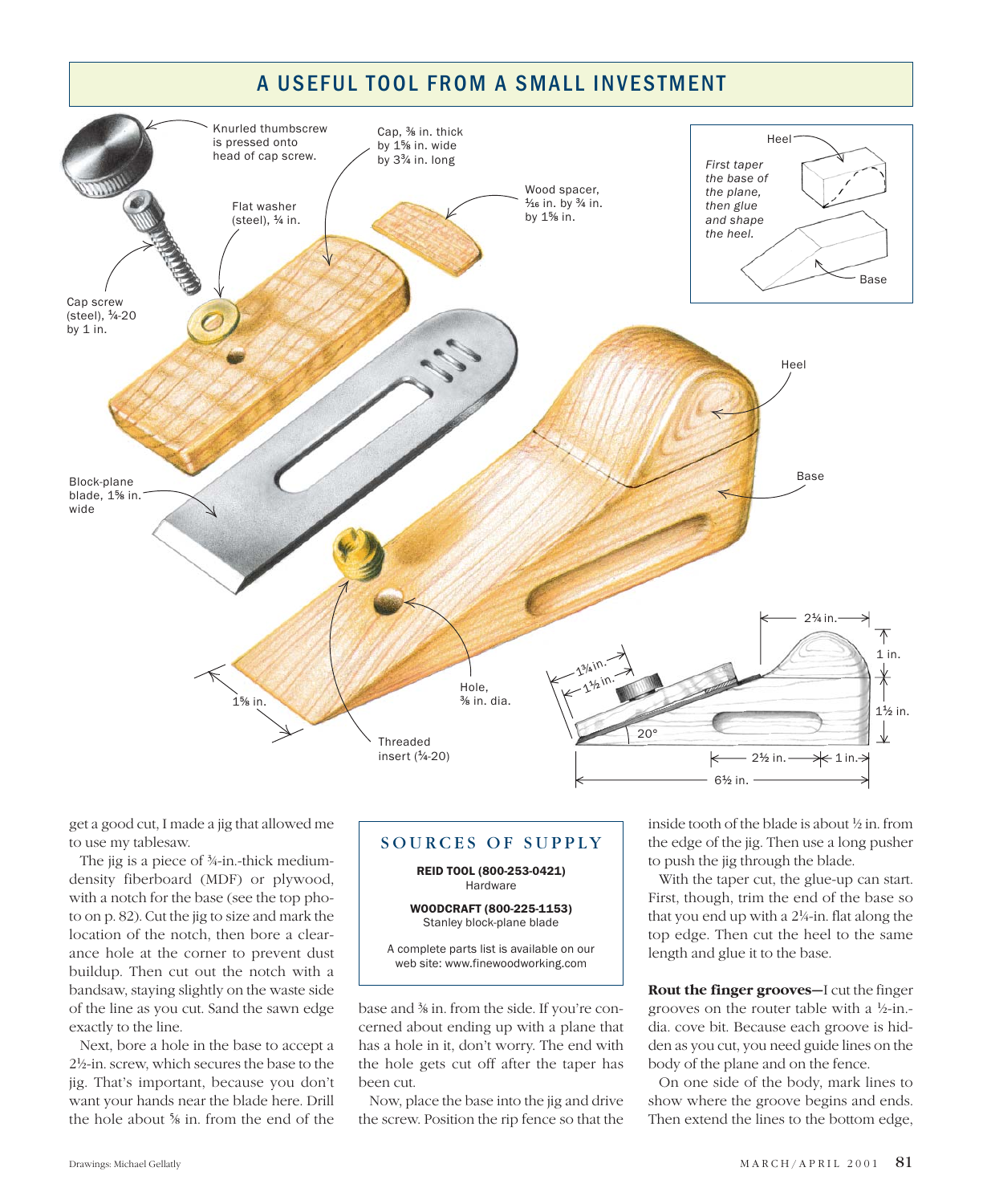## TAPER THE BASE, THEN ADD THE HEEL



A trimming jig supports the base of the plane during the tablesaw cut. The jig is made of 34-in. MDF or plywood.

## where the body meets the fence. Next, with the bit installed, butt the fence against the bit and make two marks on the fence, one aligning with the left edge of the bit and one with the right edge. Use a square to lengthen both of the lines so they can be seen when the body of the plane is against the fence. To complete the setup, position the bit to extend <sup>1</sup>⁄8 in. above the table, and locate the fence <sup>1</sup> ⁄<sup>4</sup> in. from the bit.

Now fire up the router. With the back end of the plane body on the table and the bottom of the plane against the fence, lower the body into the bit by pivoting the front end down onto the table. When the body is on the table, push it to the right until the left lines on the body and fence line up. Then push the body to the left until two right lines align. Repeat on the other side.

Shape the heel in three steps—First, after drawing the curve, cut the heel to rough shape with the bandsaw. Then fair the curve with rasps and files. And finally, sand the heel smooth.

Mount the threaded insert—The plane's cap is held in place with a knurled, plastic thumbscrew that fits a threaded insert in the tapered face of the body.

The <sup>1</sup> ⁄4-20 insert fits into a <sup>3</sup> ⁄8-in.-dia. through-hole. So you'll want to start the procedure by marking the center point of the hole on the taper.

Because the hole must be bored square to the tapered face, you'll have to tilt the drill-press table to match the 20° angle of the taper. Or, if you have a drill-press vise,

## GLUE UP AND SHAPE THE PLANE BODY



*Glue the heel onto the base. The grain at the joint line matches nearly perfectly because the two parts are ripped from the same piece of stock.*



*Rout the finger groove. A shallow finger groove on each side of the plane is cut on the router table using a cove bit.*



*Hand-shape the heel. After bandsawing the rough shape, a few minutes with a rasp and file complete the rounding of the heel. Smooth out the file marks with sandpaper.*